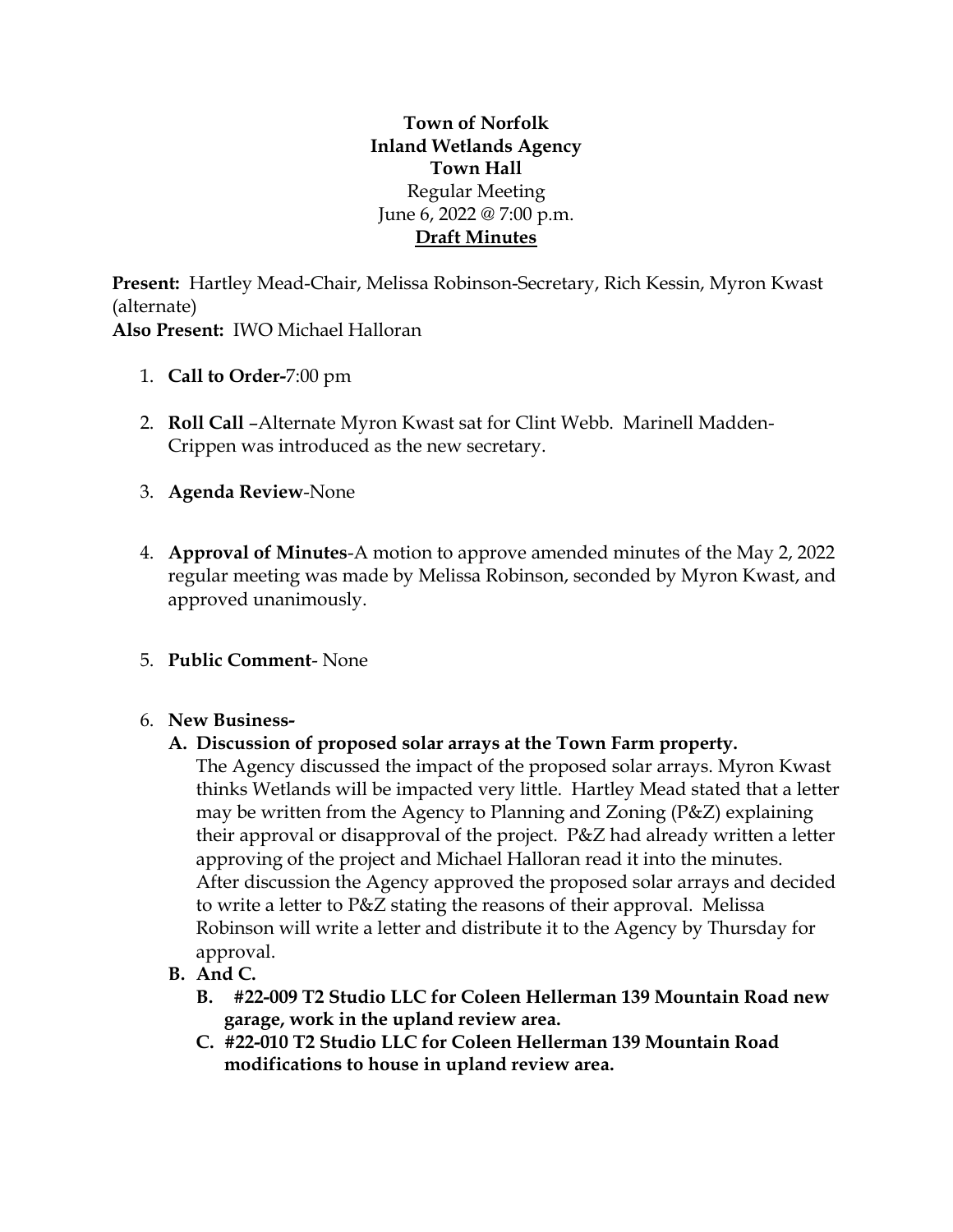Michael Halloran explained that Studio LLC had previously received a Special Permit approval for a 5 bay garage and have now decided to abandon the Special Permit approval. They will now make a smaller barn, 4 bay, but will increase the size of the house. They have an application for a 4 bay garage at 1677 square feet and an application to increase the size of the house, which is currently 1698 square feet. None of the proposed construction is within any Wetlands.

A motion to approve #22-009 T2 Studio LLC for Coleen Hellerman 139 Mountain Road new garage, work in the upland review area and #22-010 T2 Studio LLC for Coleen Hellerman 139 Mountain Road modifications to house in upland review are was made by Harley Mead, seconded by Melissa Robinson, and approved unanimously.

## **D.#22-011 Patrick Hackett P.E. for Hurwitz residence 952 Rte. 183 Sewage System Repair.**

The previous owners of this house had applied to replace a tank in 2019. They are now proposing a new tank and septic field. Michael Halloran showed an approval from Torrington Area Health as well as a letter from State of Connecticut Department of Public Health giving them an exception and approval.

A motion to approve #22-011 Patrick Hackett P.E. for Hurwitz residence 952 Rte. 183 Sewage System Repair was made by Myron Kwast, seconded by Melissa Robinson, and approved unanimously.

## 7. **Old Business-**

Hartley Mead showed a sample of the sleeve for woodchips being used at the former Yale Farm. The woodchips are biodegradable and he would like the sleeve to be so also and it looks as though it is not. He would in the future, like that engineers find an alternative product that would allow for the decomposition of the netting.

### 8. **WEO Report**

- A. Michael Halloran is working with Earl Thitchener from 57 Blackberry Street. A letter was sent in May. They need a permit and Michael Halloran will follow up.
- B. Michael Halloran and Hartley Mead went to Tobey Brook where a report of silted and brown water was running. Aquarion Water Company is replacing lines and the contractor John Brennon Company, damaged a failing culvert. A new cross culvert now needs to be installed. The Brennon Company will need to notify the Wetlands Agency when they put the new one in.
- C. Michael Halloran reviewed a complaint from 160 Bruey Road about possible work in the wetlands at 174 Bruey Road. Michael checked and there were no wetlands.